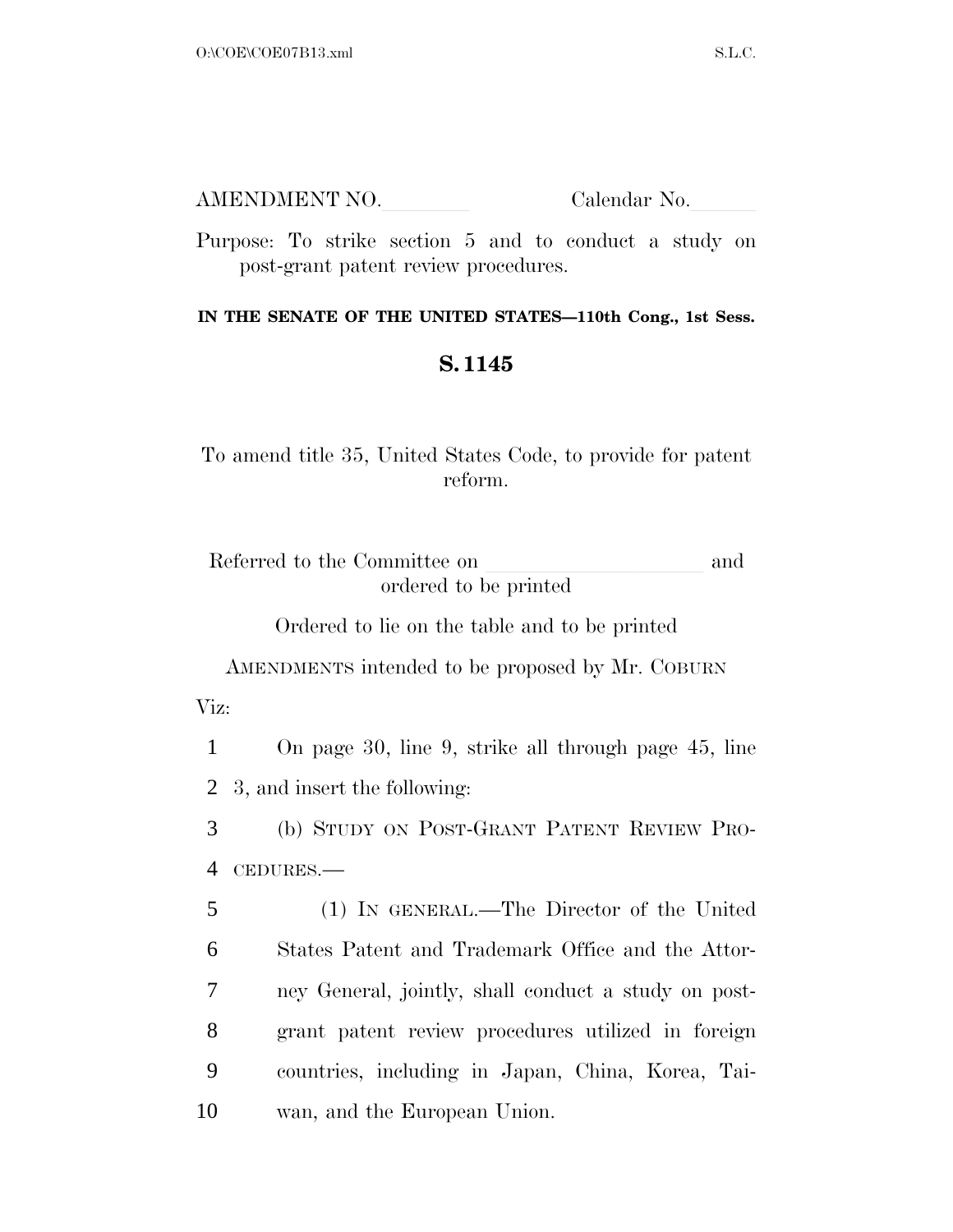| $\mathbf{1}$   | (2) CONTENT.—The study required under para-          |
|----------------|------------------------------------------------------|
| $\overline{2}$ | graph (1) shall investigate, at a minimum—           |
| 3              | $(A)$ the need for a post-grant procedure in         |
| $\overline{4}$ | each country described under paragraph (1);          |
| 5              | (B) the experience of each such country              |
| 6              | that has implemented a post-grant patent re-         |
| 7              | view procedure;                                      |
| 8              | $(C)$ the reasons, if any, for implementation        |
| 9              | of a revised post-grant patent review procedure      |
| 10             | in any such country after the original attempt       |
| 11             | at implementing such a procedure proved prob-        |
| 12             | lematic or ineffective; and                          |
| 13             | (D) the implications, economic and other-            |
| 14             | wise, for the United States should it proceed        |
| 15             | with establishing a post-grant patent review         |
| 16             | procedure.                                           |
| 17             | (3) COLLABORATION.—The Attorney General              |
| 18             | and the Secretary of Commerce shall collaborate on   |
| 19             | how the study required under paragraph (1) shall be  |
| 20             | conducted.                                           |
| 21             | $(4)$ REPORT.—Not later than 6 months after          |
| 22             | the date of enactment of this Act, the Director and  |
| 23             | the Attorney General shall submit to Congress the    |
| 24             | findings of the report required under paragraph (1). |